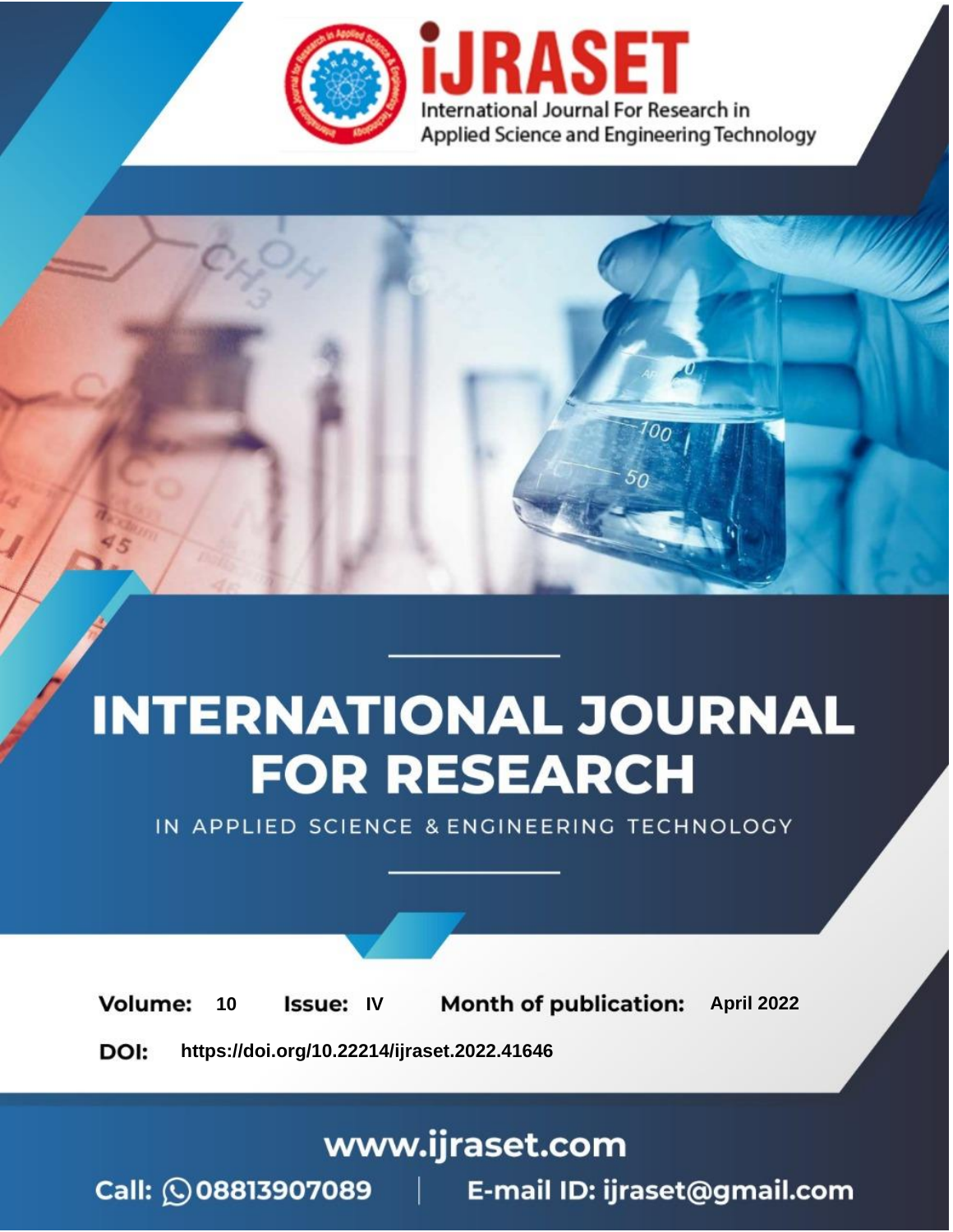

International Journal for Research in Applied Science & Engineering Technology (IJRASET**)**

 *ISSN: 2321-9653; IC Value: 45.98; SJ Impact Factor: 7.538 Volume 10 Issue IV Apr 2022- Available at www.ijraset.com*

### **Apnavpn Project**

Bhushan Shivram Kher<sup>1</sup>, Preeti Karmore<sup>2</sup>, Nutan Sonwane<sup>3</sup>, Amol Rajendra Gahane<sup>4</sup>, Nitin Janardhan Meshram<sup>5</sup>, Kartik Harishchandra Ghagre<sup>6</sup>, Himanshu Sanjay Nandekar<sup>7</sup>, Sonal Rajesh Borkar<sup>8</sup>

*2, 3Professor , Dept. of Computer Science Engineering, Dr. Babasaheb Ambedkar College of Engineering & Research., Rashtrasant Tukdoji Maharaj Nagpur University, Nagpur (India)*

*1, 4, 5, 6, 7, 8 Student of Computer Science Engineering Engineering Department, Dr.Babasaheb Ambedkar College of Engineering & Research, Rashtrasant tukadoji Maharaj Nagpur University, Nagpur (India)*

*Abstract: A VPN is an essential tool for securing your personal data and protecting your privacy online. We've put together the ultimate guide to VPNs to show you what a VPN does, how VPNs work, and how they protect you. Learn how to choose the right VPN, or secure your privacy right now by downloading our own powerful and lightning-fast VPN app.*

*A VPN works by using encryption protocols to funnel all your internet traffic through an encrypted tunnel a virtual private network between your computer and a remote VPN server. This hides your IP address and secures your data, preventing others from intercepting it. Without a VPN, all your internet traffic is potentially exposed to your internet service provider (ISP), the government, advertisers, or other people on your network. That's why VPN connections boost your privacy and security online. VPN is virtual because it's created digitally there isn't a physical cable that reaches from your device directly to the VPN server.*

#### **I. INTRODUCTION**

In this we would introduce you the topic of VPN 'Virtual Private Network', the back bone of this project. This gave us motivation regarding secure remote access, to learn it, deploy and find new implementations.

A Virtual Private Network is a private communications network usually used within a company, or by several different companies or organizations, to communicate over a public network.

VPN has attracted the attention of many organizations looking to both expand their networking capabilities and reduce their costs. A study of VPN involves many interesting aspects of network protocol design, Internet security, network service outsourcing, and technology standards.

Virtual private network technology is based on the idea of tunneling. VPN tunneling involves establishing and maintaining a logical network connection (that may contain intermediate hops). On this connection, packets constructed in a specific VPN protocol format are encapsulated within some other base or carrier protocol, then transmitted between VPN client and server, and finally deencapsulated on the receiving side.

Each packet is encapsulated can provide:

Confidentiality, Integrity, Authenticity, Non-repudiation.

Obviously, these are the four basic properties of Information Security. For example, in a military environment, the most important security property is probably confidentiality. In a bank, confidentiality is important, too, but even more important is the integrity of the data. Integrity confines that data has not been modified in the path of communication.

Authenticating is just confirming that the sender is reliable and trustworthy. And finally non-repudiation means that it can be verified that the sender and the recipient were, in fact, the parties who claimed to send or receive the message, respectively. In short, non-repudiation of origin proves that data has been sent, and non-repudiation of delivery proves it has been received.

#### **II. LITRETURE REVIEW**

The purpose of VPNs is to get access to common sources. Because the connection between these sources is secure, organization can allow its customers and partners to have access to information. Considering VPNs from user's point of view, they can be noticed as a point-to-point connection between computers and servers [6].Ram raj [7] proposed a new encryption protocol for data in VPN and a management key that in this model VPN server is a trusted one. In this model VPN server is a trusted one. In this method, Customer presents his request to VPN server and it assigns a key value for customer. Thus, customer begins encrypting data by using this key and advanced encryption standard AES. In this method, the customer receives a public key and with this key the user is able to send data. There is a private key in VPN server that enables the customer to identify the value of the main key. And by RSA encryption algorithm can decode the coded information again, so we can say this method hashing security .M.C.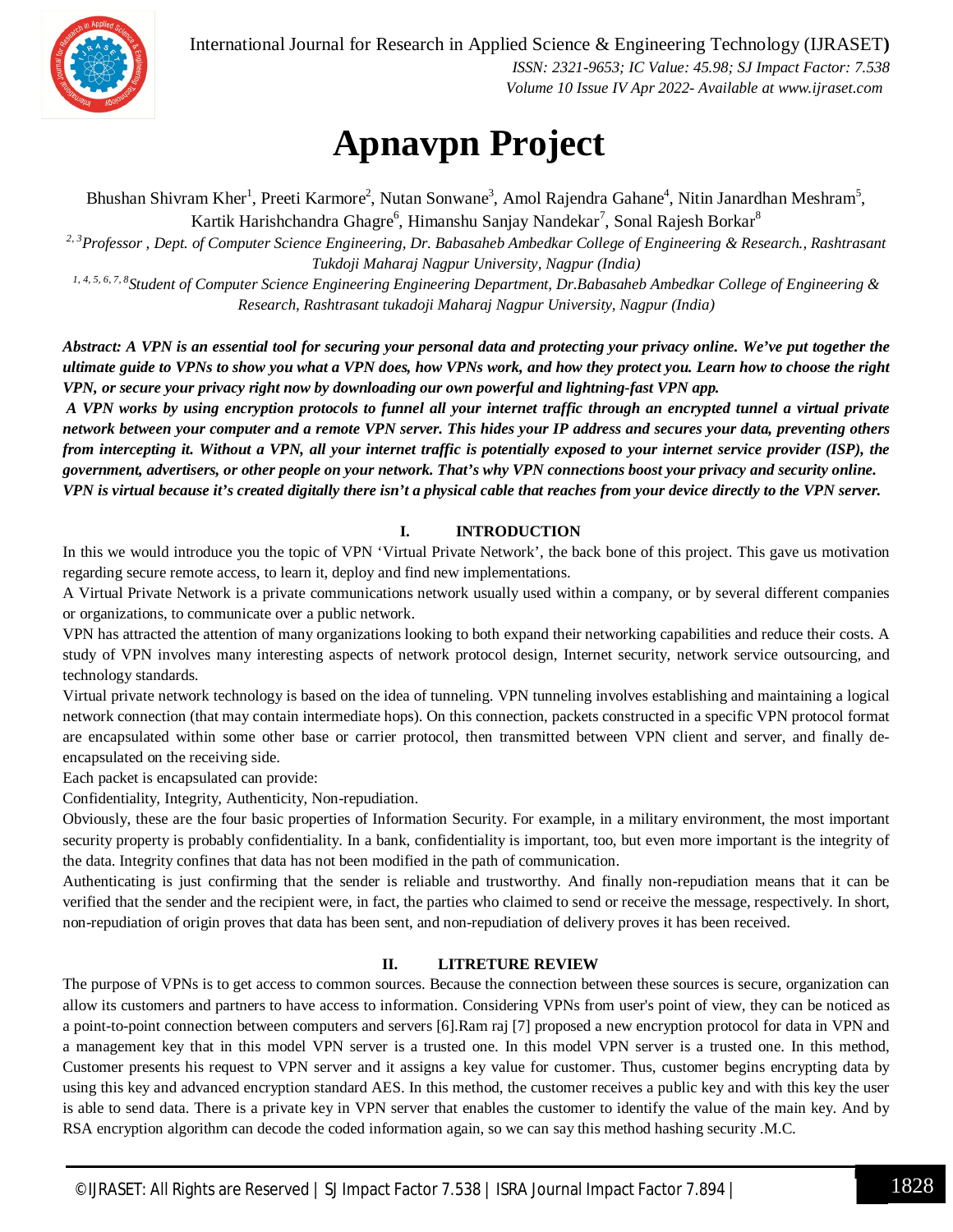

Nicolescu [8] has presented IPmobile security in VPNs. At first AH, ESP examined the defined protocols in IKE in IPsec-IETF architecture. Based on these protocols, protection against denial of viruses, sniff and the other active dangers was discussed. This paper developed this discussion to a large scope called "Internet". In which the use of secure tunneling as a main protective mechanism was tested. Elke Elany et al. [9] look at the processing overhead from employing Data Encryption Standard (DES) (for confidentiality) and Message Digest (MD5) Secure Hash Algorithm 1 (SHA1) (for authentication security) in conjunction with IPsec. [10] Extends this study by jointly considering the Advanced Encryption Standard (AES), which is not considered in [9]. AES is quite important as it is the replacement of DES and 3DES for confidentiality services.

Miltchev et al. [11] present a benchmark-based investigation of the performance of IPsec in an OpenBSD system. The same work examines the benefit of using hardware accelerators for speeding up the cryptographic processing. Ganesan et al. [12] perform an experimental evaluation of deploying security algorithms such as, RC4, RC5, MD5 and SHA-1, on low-end embedded systems (Atmel AVR, Mitsubishi M16C, Strong-arm, Scale), as well as on general-purpose systems (SPARC).In paper [13] consider the performance of encryption algorithm for text files, it uses AES, DES and RSA algorithm and is evaluated from the following parameters like Computation time, Memory usage, Output bytes. First, the encryption time is computed. The time is taken to convert plain text cipher text is known as encryption time. Comparing these three algorithms, RSA takes more time for computation process. The memory usage of each algorithm is considered as memory byte level. RSA takes larger memory than AES and DES. Finally, the output byte is calculated by the size of output byte of each algorithm. The level of output byte is equal for AES and DES, but RSA algorithm produces low level of output byte.

#### **III. CONCLUSIONS**

As we have gone through all possible details, we conclude that VPN is the best option for the corporate networking.

VPN provides best possible combination of security and private network capabilities with adequate cost-saving to the companies who are presently working with leased lines.

Are you sure to disconnect with APNA VPN.

#### **REFERENCES**

- [1] Alegana VA, Wright JA, Nahzat SM, Butt W, Sediqi AW, Habib N, et al. Modelling the incidence of Plasmodium vivax and Plasmodium falciparum malaria in Afghanistan 2006-2009. PLoS One. 2014;9(7).
- [2] Alegana VA, Wright JA, Pentrina U, Noor AM, Snow RW, Atkinson PM. Spatial modelling of healthcare utilization for treatment of fever in Namibia. Int. J. Health Geogr. [Internet]. 2012;11(1):6. Available from: http://www.ij-health geo graphics.com/content/11/1/6
- [3] Geurts K, Wets G, Brijs T, Karlis D, Vanhoof K. Ranking and Selecting Dangerous Accident Locations : Correcting for the Number of Passengers and Bayesian Ranking Plots. 2004;
- [4] Nagne AD, Gawali BW. T RANSPORTATION N ETWORK A NALYSIS B Y U SING R EMOTE. 2013;3(3):70–6.
- [5] Noor AM, Alegana VA, Gething PW, Snow RW. A spatial national health facility database forpublic health sector planning in Kenya in 2008. Int. J. Health Geogr. [Internet]. 2009 Jan [cited 2015 Mar 9];8(1):13. Available from: http://www.ijhealthgeographics.com/content/8/1/13
- [6] Noor AM, Amin A a., Gething PW, Atkinson PM, Hay SI, Snow RW. Modelling distances travelled to government health services in Kenya. Trop. Med. Int. Heal. 2006;11(2):188–96.